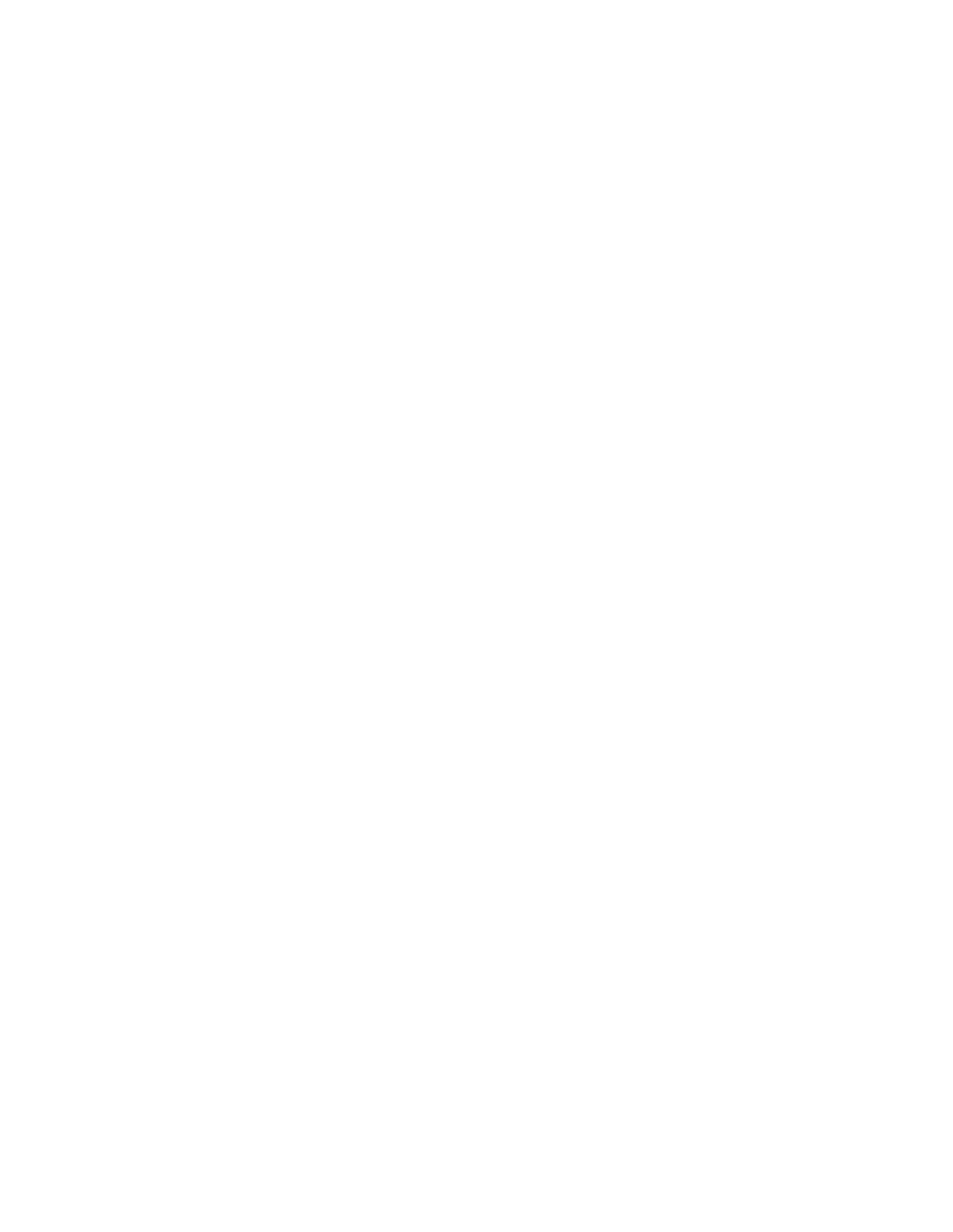*Office of Inspector General* 



#### Preface

The Department of Homeland Security (DHS) Office of Inspector General (OIG) was established by the Homeland Security Act of 2002 (*Public Law 107-296*) by amendment to the Inspector General Act of 1978. This is one of a series of audit, inspection, investigative, and special reports prepared by the OIG as part of its DHS oversight responsibility to identify and prevent fraud, waste, abuse, and mismanagement.

This report represents an abbreviated version of our classified report assessing the effectiveness of Customs and Border Protection's procedures to detect uranium in two smuggling incidents. It is based on interviews with employees and officials of relevant agencies and institutions, direct observations, and a review of applicable documents.

The recommendations herein, if any, have been developed to the best knowledge available to the OIG, and have been discussed in draft with those responsible for implementation. It is my hope appreciation to all of those who contributed to the preparation of this report. that this report will result in more effective, efficient, and economical operations. I express my

Clark Kent Ervin Inspector General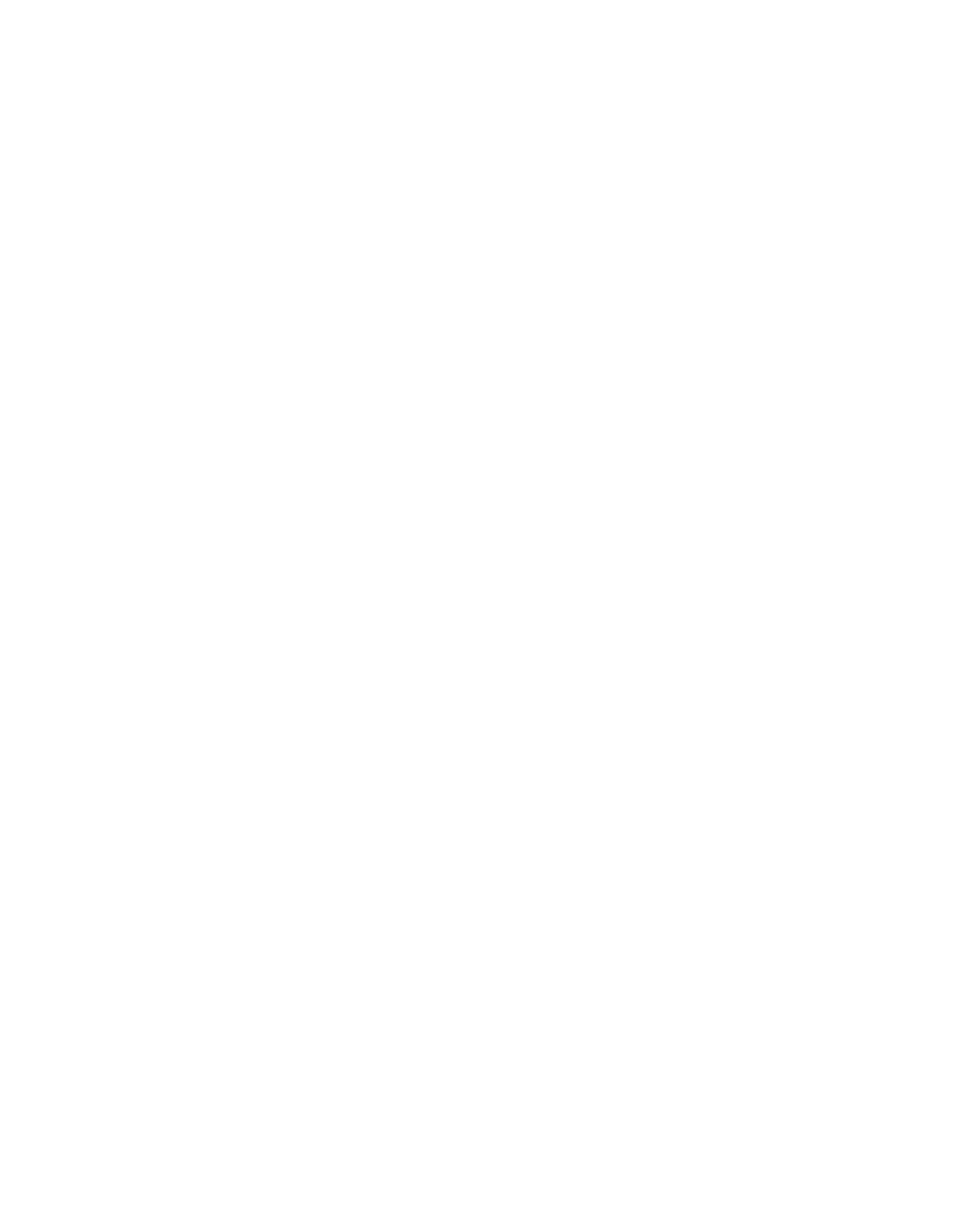# OIG

*Department of Homeland Security Office of Inspector General* 

## **Introduction**

Since September 11, 2001, the U.S. Customs and Border Protection's (CBP) priority mission is detecting and preventing terrorists and terrorist weapons from entering the United States (U.S.). A major component of its priority mission is to ensure that oceangoing cargo containers arriving at the seaports of entry are not used to smuggle illegal and dangerous contraband.

On September 11, 2002, ABC News reported that a steel pipe containing a 15 pound cylinder of depleted uranium was shipped from Europe to the U.S. undetected by CBP. On September 11, 2003, ABC News reported that the same cylinder was smuggled to the U.S. from Jakarta, Indonesia, again undetected.

At the request of John Dingell, Ranking Member, House Committee on Energy and Commerce, and Jim Turner, Ranking Member, House Select Committee on Homeland Security, we reviewed CBP's procedures in place at the time of the two smuggling incidents initiated by ABC News.

## **Results in Brief**

Improvements are needed in the inspection process to ensure that weapons of mass destruction or other implements of terror do not gain access to the U.S. through oceangoing cargo containers. Detection equipment and search protocols and procedures are the two areas where improvements would enhance the effectiveness of the inspection process. We made recommendations that address these areas. CBP initiated numerous changes and has plans for additional changes in the future to improve the ability of inspectors to detect threat items in cargo containers.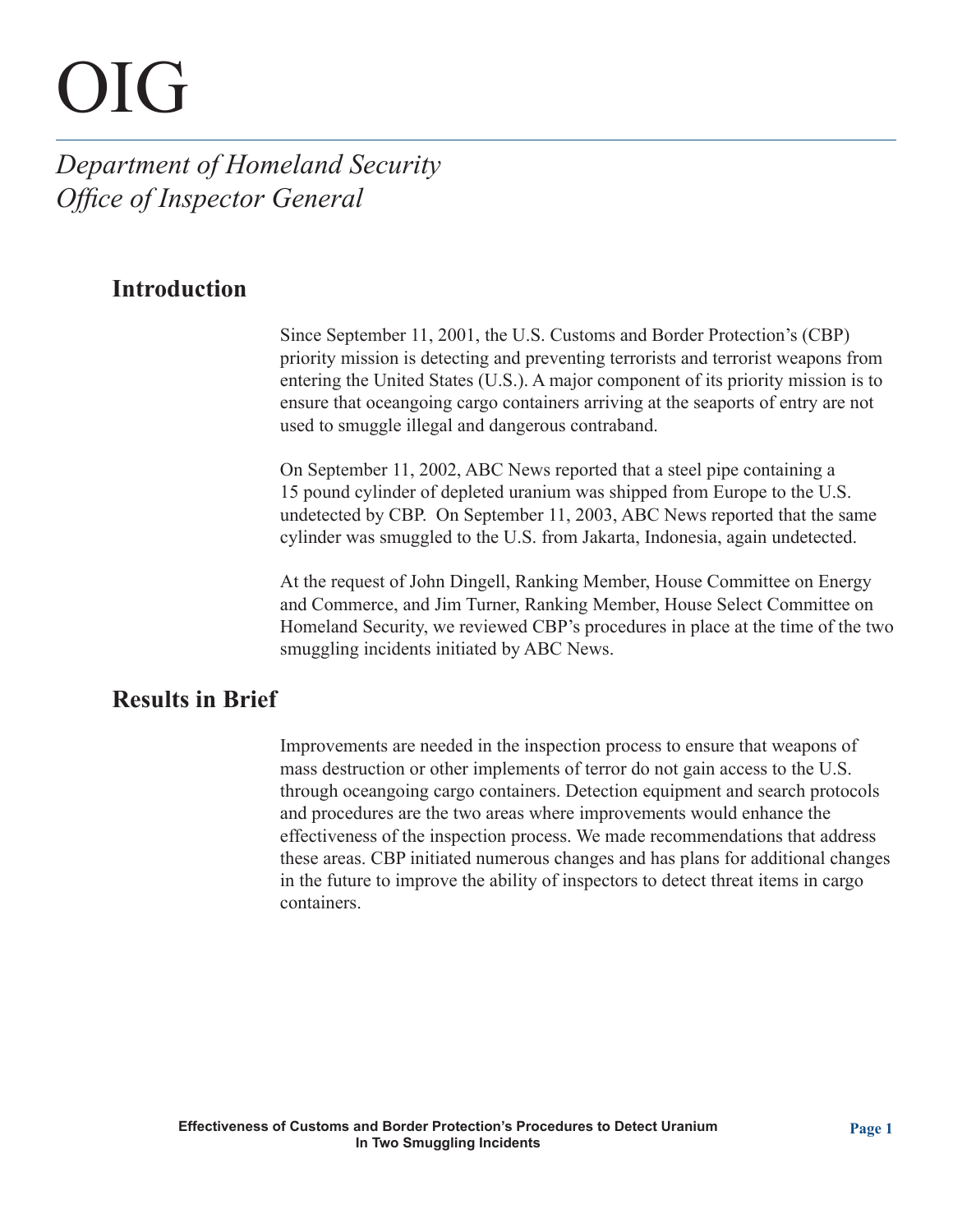## **Background**

To test controls over importing weapons of mass destruction, ABC News was successful in two attempts at smuggling depleted uranium into the country. Scientists advised ABC News that shielded depleted uranium had the same signature as shielded weapons-grade uranium, and loaned ABC News a 15 pound cylinder of shielded depleted uranium. However, we were informed by CBP that the radiation signatures of shielded depleted uranium and shielded weapons-grade uranium are distinctly different. For educational or research purposes, it is legal for an individual to possess up to 15 pounds of depleted uranium, and import it into the U.S., as long as it is declared.

In the first smuggling event, ABC News reported that a steel pipe containing a 15 pound cylinder of depleted uranium, which was shielded with lead, was placed in a suitcase and accompanied the ABC News reporters by rail from Austria to Turkey. The reporters thought that this route would simulate a journey that a terrorist would most likely take in smuggling radioactive materials from the former Soviet Union. During this 47-hour European rail trip, the suitcase was placed on a rack in the cabin of the train car. The reporters said that they saw no sign of any radiation detection equipment during the trip. In Istanbul, Turkey, the suitcase was placed inside an ornamental chest that was crated and nailed shut. The crate containing the suitcase was then placed alongside crates of huge vases and Turkish horse carts in a large metal shipping container that was ordered from a company that arranges shipments to the U.S. The container was then loaded onto a ship that left Istanbul on July 10, 2002. The crate was targeted as high-risk for screening by the U.S. Customs Service (Customs). ABC News broadcast on September 11, 2002, that Customs failed to detect depleted uranium carried from Europe to the U.S.

During the second smuggling event, ABC News smuggled the same cylinder of depleted uranium in August 2003. ABC News placed the cylinder containing depleted uranium into a suitcase. The suitcase was then placed into a teak trunk. The trunk, along with other furniture, was loaded into a container in Jakarta, Indonesia, and then transshipped to the U.S. from Tanjung Pelepas, Malaysia. The container was shipped in late July 2003 and arrived on August 23, 2003. This shipment was also targeted as high-risk for screening and subsequently inspected by CBP personnel, but was then allowed to proceed from the port by truck on September 2, 2003. As in the earlier incident, ABC News announced on September 11, 2003, that Customs again failed to detect depleted uranium.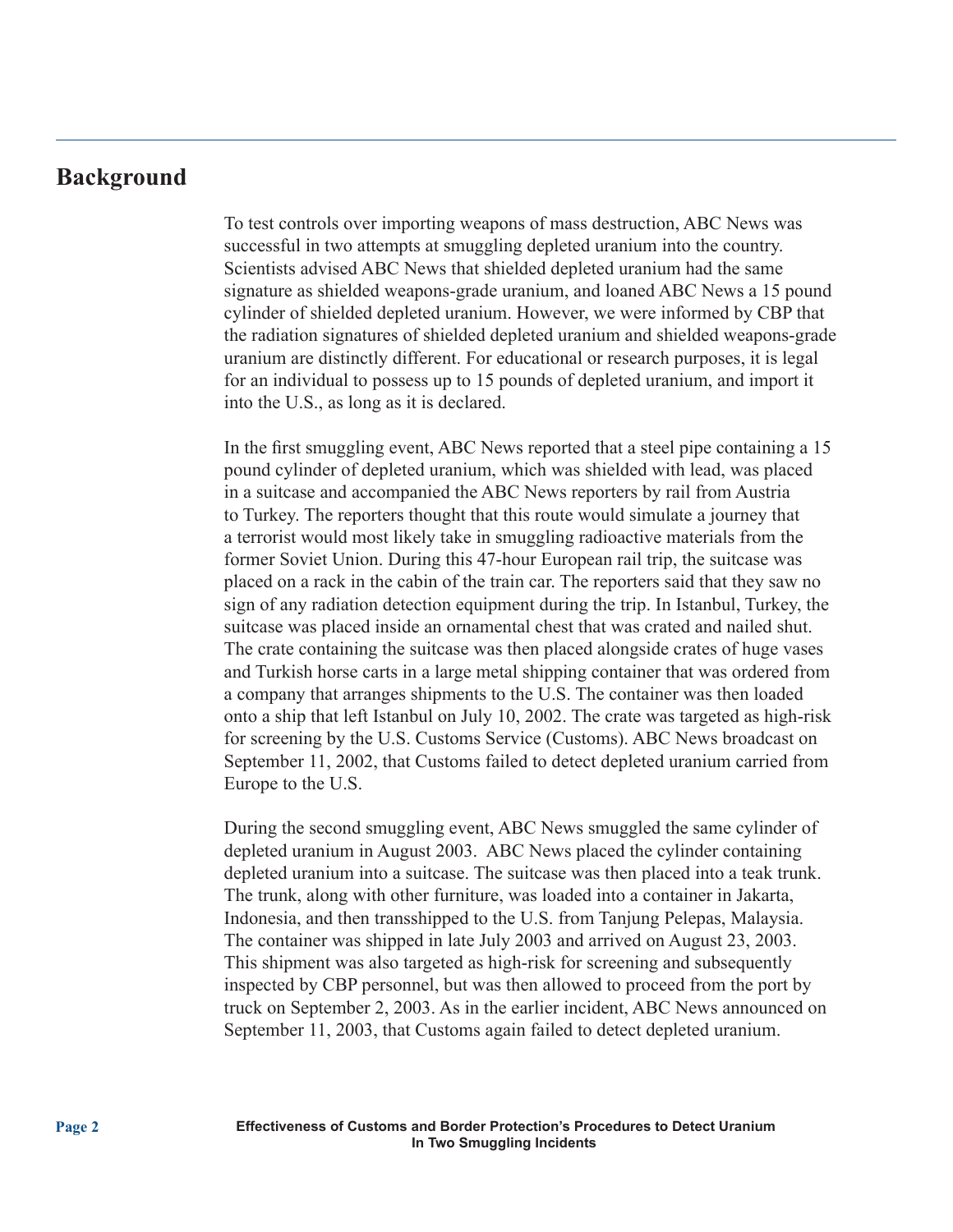## **Capability of CBP's Deployed Equipment To Detect Radiation Emitted in the Two Smuggling Incidents**

At our request, CBP prepared an analysis that addressed the capabilities of various detection equipment. To perform the analysis, CBP utilized the services of senior scientists on loan to CBP from the Department of Energy's Pacific Northwest National Laboratory. The testing was based on simulated models using actual sources of uranium, which assumed that both depleted uranium and weapons-grade uranium were smuggled into the country in a manner similar to the two smuggling events. The analysis described the distances beyond which the detection equipment would no longer detect the radiation source. The radiation portal monitors installed by CBP have the inherent sensitivity to detect both depleted and highly enriched uranium in cargo. The ability to detect is reduced by certain factors. We made recommendations that will enhance the effectiveness of radiation detection equipment.

## **Search Protocols and Procedures Followed by CBP in Each of the Two Events**

The protocols and procedures that CBP officials followed, at the time of the two smuggling incidents, were not adequate to detect the depleted uranium. CBP has since enhanced its ability to screen targeted containers for radioactive emissions based on deployment of more sensitive technology, better procedures, and training. Along these lines, we made recommendations that would enhance training and search procedures followed by CBP inspectors.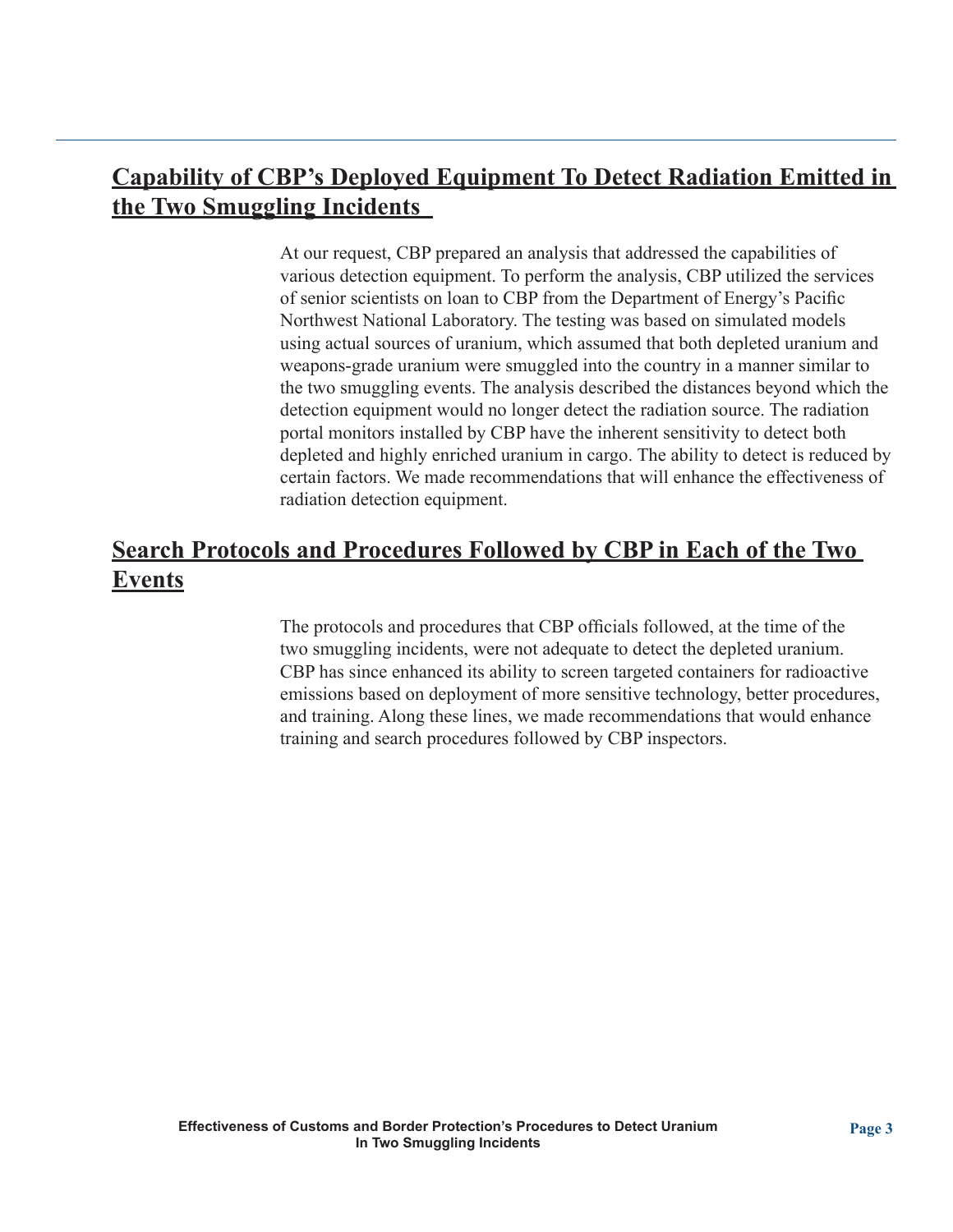## **Department of Homeland Security**

Secretary Deputy Secretary Chief of Staff General Counsel Under Secretary for Border & Transportation Security DHS OIG Liaison DHS Public Affairs

#### **Customs and Border Protection**

Commissioner Audit Liaison

#### **Office of Management and Budget**

Chief, Homeland Security Branch DHS OIG Budget Examiner

#### **Congress**

Congressional Oversight and Appropriations Committees, as appropriate